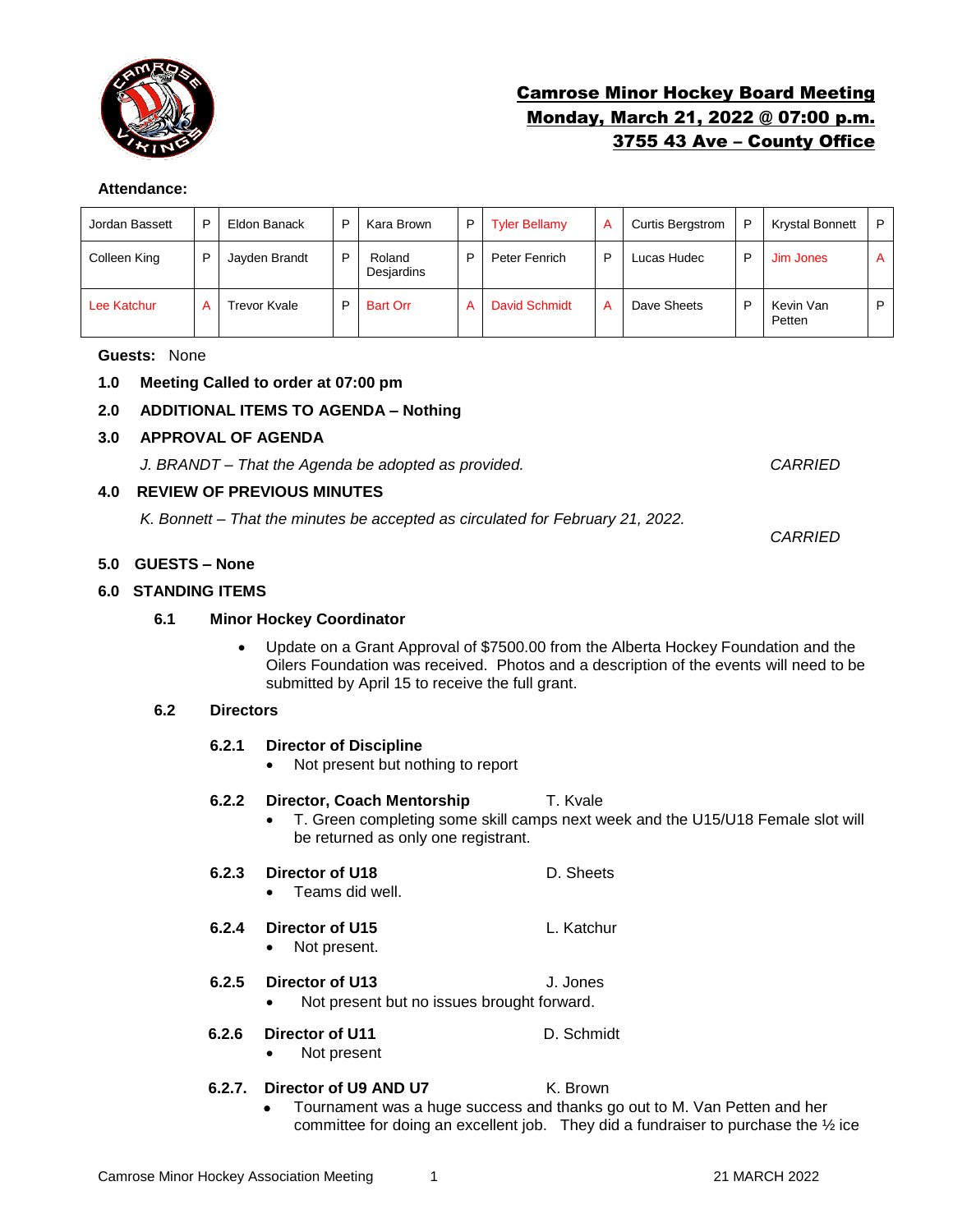rink boards and we are waiting on J. Cook to let us know where we can store these when purchased.

The division hopes this becomes an annual event at the end of the season each year.

# **6.2.8 Director of Female Hockey** E. Banack

- U11 Wildcats won Gold in their division.
- All other teams did well with deciding factors being a shootout.
- Schedule is set for the U15B Provincials and team is busy getting things organized for it.

# **6.2.9 Referee In Chief L. Hudec**

- Things are starting to quiet down with the provincial tournament being the last big event to schedule.
- Crews have been set up with 4 officials from Edmonton partaking.

# **7.0 OLD BUSINESS**

# **7.1 Update from CAHL**

- J. Bassett made his official presentation to the Directors on Tuesday, March 15 requesting that Camrose be accepted into the league.
- Camrose, BRK, Thunderstars, Millet, Maskwacis, Thorsby/Calmar/Warburg have also put in a request to join the league. Bashaw had taken a LOA but were already accepted into the league.
- CAHL Directors will vote on it and we should have an answer by April  $25<sup>th</sup>$  prior to our AGM on whether or not we have been accepted.

# **8.0 NEW BUSINESS**

# **8.1 Survey Questions**

• Survey has been sent out with well over 100 being returned to date. C. King to put an end date of April 8<sup>th</sup> on it and send a reminder email out to the membership of this date. C. King to bring forth the information to the board at the next meeting.

# **8.2 Coaching Applications**

*C. Bergstrom – That we ratify Josh Hagel for the U18 AA team for the 2022 – 2023 season. CARRIED*

# **8.3 NAI Meeting with U11 AA Associations**

• J. Bassett and D. Sheets attended the zoom meeting to discuss how the season went with all the associations that participated.

*R. Desjardins – That if Camrose Minor Hockey gets accepted into CAHL we will move our U11 AA program into this league at Tier 1. CARRIED*

# **8.4 Executive up for Elections:**

| <b>Last Name</b>  | <b>First Name</b> |             | <b>TERM</b> | <b>Will let their name</b><br>stand |
|-------------------|-------------------|-------------|-------------|-------------------------------------|
| <b>BELLAMY</b>    | <b>TYLER</b>      |             | 2022        | <b>YES</b>                          |
| <b>BERGSTROM</b>  | <b>CURTIS</b>     |             | 2022        | <b>YES</b>                          |
| <b>DESJARDINS</b> | <b>ROLAND</b>     |             | 2022        | <b>YES</b>                          |
| <b>FENRICH</b>    | <b>PETER</b>      | Vice - Pres | 2022        | <b>YES</b>                          |
| <b>KATCHUR</b>    | <b>LEE</b>        |             | 2022        | Colleen to verify                   |
| <b>KVALE</b>      | <b>TREVOR</b>     |             | 2022        | <b>YES</b>                          |
| <b>SHEETS</b>     | <b>DAVE</b>       | Treasurer   | 2022        | <b>YES</b>                          |